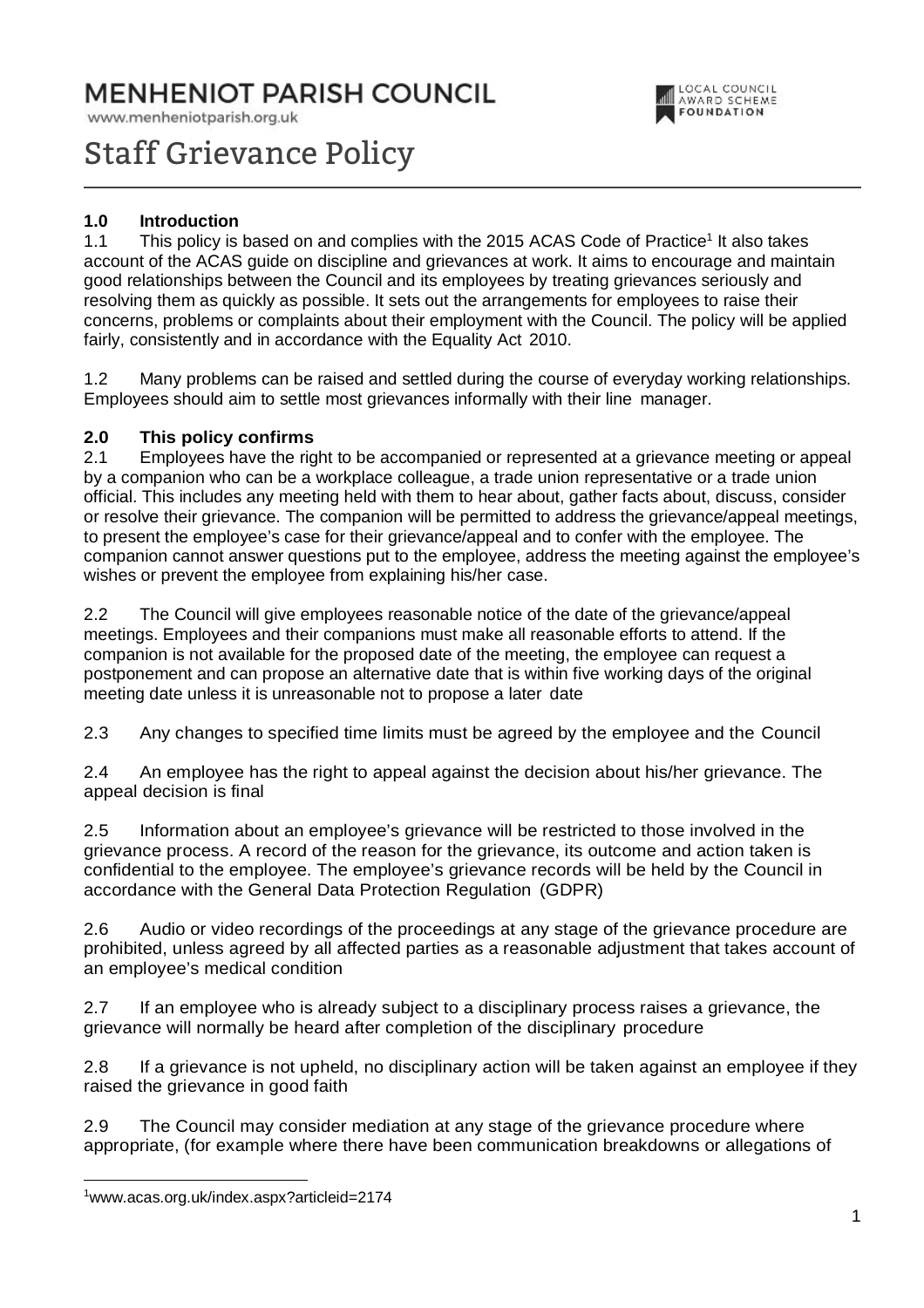bullying or harassment). Mediation is a dispute resolution process which requires the consent of affected parties

2.10 Employees can use all stages of the grievance procedure if the complaint is not a code of conduct complaint about a councillor. Employees can use the informal stage of the council's grievance procedure to deal with all grievance issues, including a complaint about a councillor Employees cannot use the formal stages of the council's grievance procedure for a code of conduct complaint about a councillor. If the complaint about the councillor is not resolved at the informal stage, the employee can contact the monitoring officer of the council who will inform the employee whether or not the complaint can be dealt with under the code of conduct. If it does not concern the code of conduct, the employee can make a formal complaint under the council's grievance procedure.

2.11 If the grievance is a code of conduct complaint against a councillor, the employee cannot proceed with it beyond the informal stage of the council's grievance procedure. However, whatever the complaint, the council has a duty of care to its employees. It must take all reasonable steps to ensure employees have a safe working environment, for example by undertaking risk assessments, by ensuring staff and councillors are properly trained and by protecting staff from bullying, harassment and all forms of discrimination

2.12 If an employee considers that the grievance concerns his or her safety within the working environment, whether or not it also concerns a complaint against a councillor, the employee should raise these safety concerns with his or her line manager at the informal stage of the grievance procedure. The council will consider whether it should take further action in this matter in accordance with any of its employment policies (for example its health and safety policy or its dignity at work policy) and in accordance with the code of conduct regime

# **3.0 Informal grievance procedure**

3.1 The Council and its employees benefit if grievances are resolved informally and as quickly as possible. As soon as a problem arises, the employee should raise it with their manager to see if an informal solution is possible. Both should try to resolve the matter at this stage. If the employee does not want to discuss the grievance with their manager (for example, because it concerns the manager), the employee should contact the Chairman of the staffing committee or, if appropriate, another member of the staffing committee. If the employee's complaint is about a councillor, it may be appropriate to involve that councillor at the informal stage. This will require both the employee's and the councillor's consent.

# **4.0 Formal grievance procedure**

4.1 If it is not possible to resolve the grievance informally and the employee's complaint is not one that should be dealt with as a code of conduct complaint (see above), the employee may submit a formal grievance. It should be submitted in writing to the Chairman of the staffing committee.

4.2 The staffing committee will appoint a sub-committee of three members to hear the grievance. The sub-committee will appoint a Chairman from one of its members. No councillor with direct involvement in the matter shall be appointed to the sub-committee.

# **5.0 Investigation**

5.1 If the sub-committee decides that it is appropriate, (e.g. if the grievance is complex), it may appoint an investigator to carry out an investigation before the grievance meeting to establish the facts of the case. The investigation may include interviews (e.g. the employee submitting the grievance, other employees, councillors or members of the public).

5.2 The investigator will summarise their findings (usually within an investigation report) and present their findings to the sub-committee.

# **6.0 Notification**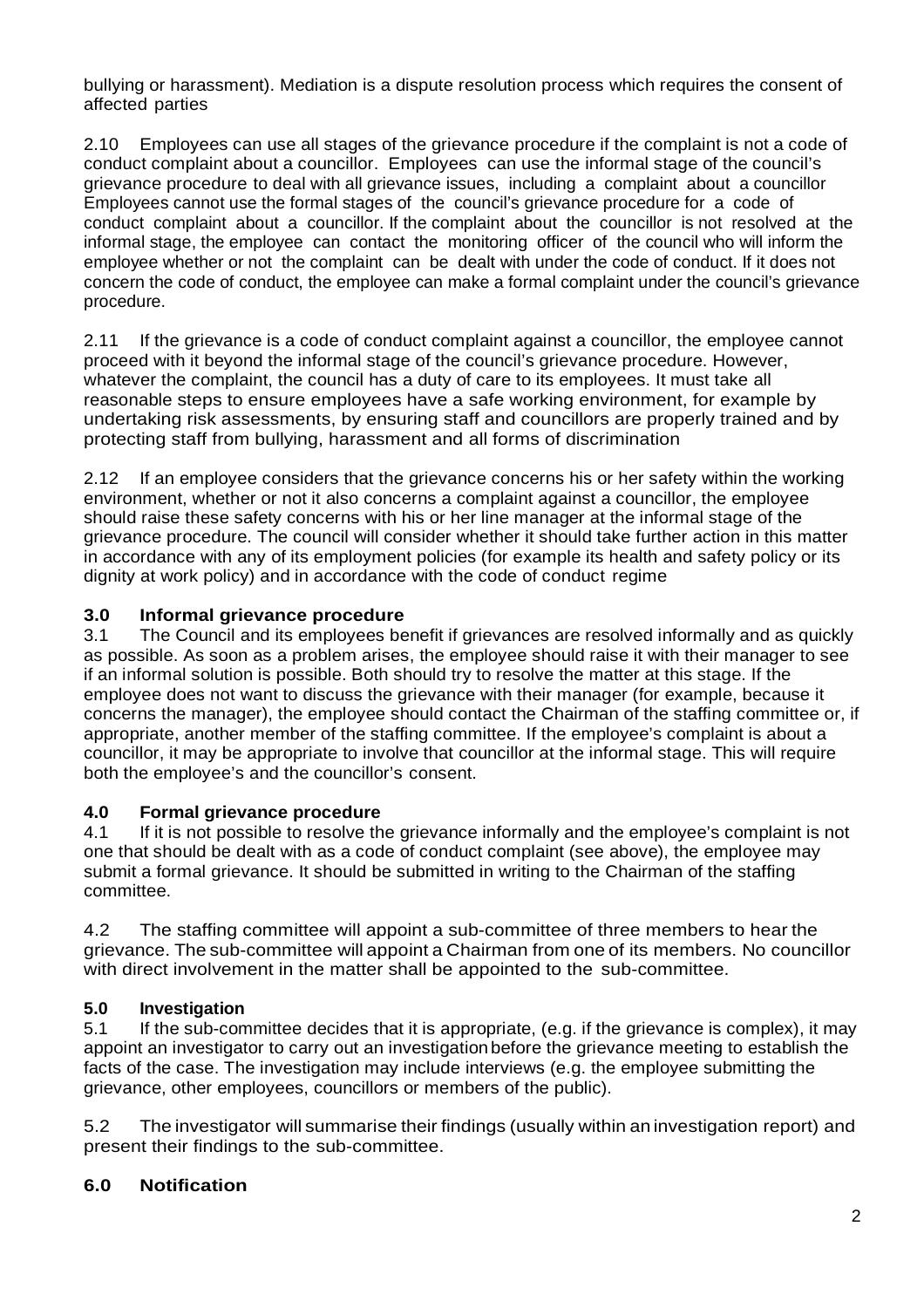6.1 Within 10 working days of the Council receiving the employee's grievance (this may be longer if there is an investigation), the employee will normally be asked, in writing, to attend a grievance meeting. The written notification will include the following:

- the names of its Chairman and other members
- the date, time and place for the meeting. The employee will be given reasonable notice of the meeting which will normally be within 25 working days of when the Council received the grievance
- the employee's right to be accompanied by a workplace colleague, a trade union representative or a trade union official
- a copy of the Council's grievance policy
- confirmation that, if necessary, witnesses may attend (or submit witness statements) on the employee's behalf and that the employee should provide the names of his/her witnesses as soon as possible before the meeting
- confirmation that the employee will provide the Council with any supporting evidence in advance of the meeting, usually with at least two days' notice
- findings of the investigation if there has been an investigation
- an invitation for the employee to request any adjustments to be made for the hearing (for example where a person has a health condition).

# **7.0 The grievance meeting**

7.1 At the grievance meeting:

- the Chairman will introduce the members of the sub-committee to the employee
- the employee (or companion) will set out the grievance and present the evidence
- the Chairman will ask the employee questions about the information presented and will want to understand what action does they wants the Council to take
- any member of the sub-committee and the employee (or the companion) may question any witness
- the employee (or companion) will have the opportunity to sum up the case
- a grievance meeting may be adjourned to allow matters that were raised during the meeting to be investigated by the sub-committee.

7.2 The Chairman will provide the employee with the sub-committee's decision, in writing, usually within five working days of the meeting. The letter will notify the employee of the action, if any, that the Council will take and of the employee's right to appeal.

# **8.0 The appeal**

8.1 If an employee decides that their grievance has not been satisfactorily resolved by the subcommittee, they may submit a written appeal to the staffing committee. An appeal must be received by the Council within five working days of the employee receiving the sub-committee's decision and must specify the grounds of appeal.

8.2 Appeals may be raised on a number of grounds, eg

- a failure by the Council to follow its grievance policy
- the decision was not supported by the evidence
- the action proposed by the sub-committee was inadequate/inappropriate
- new evidence has come to light since the grievance meeting.

8.2 The appeal will be heard by a panel of three members of the staffing committee who have not previously been involved in the case. There may be insufficient members of the staffing committee who have not previously been involved. If so, the appeal panel will be a committee of three Council members who may include members of the staffing committee. The appeal panel will appoint a Chairman from one of its members.

8.3 The employee will be notified, in writing, usually within 10 working days of receipt of the appeal of the time, date and place of the appeal meeting. The meeting will normally take place within 25 working days of the Council's receipt of the appeal. The employee will be advised that they may be